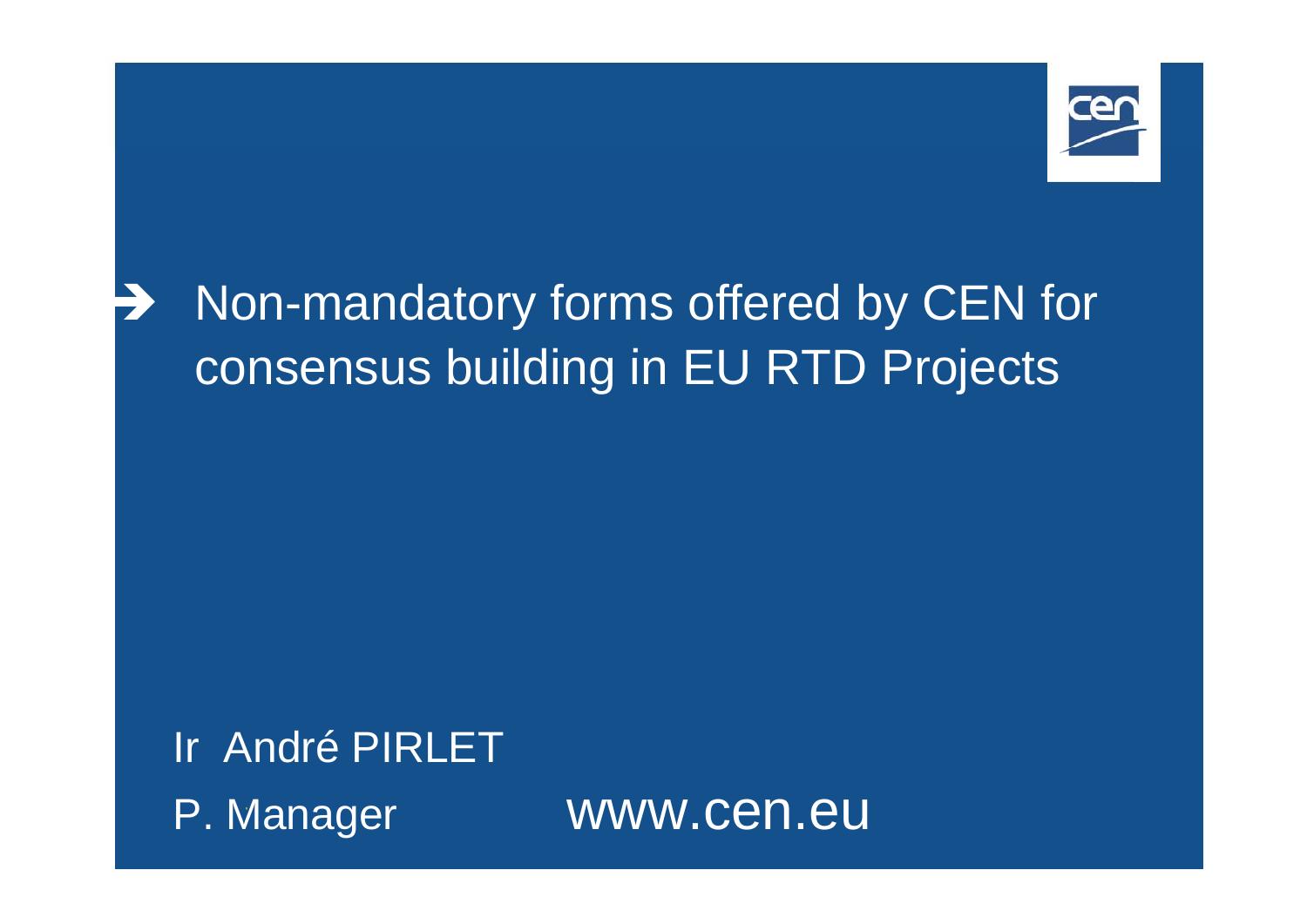### What is a Standard?

#### $\rightarrow$  It is a document

- **voluntary in application**
- **Exercise contains interested parties**
- reflecting consensus
- approved by a recognized body
- **for common and repeated use**
- → National Standards (e.g. BS, DIN, NF, AS) **→ International Standards (i.e. ISO, IEC)**
- **→ European Standards (i.e. EN)**

©

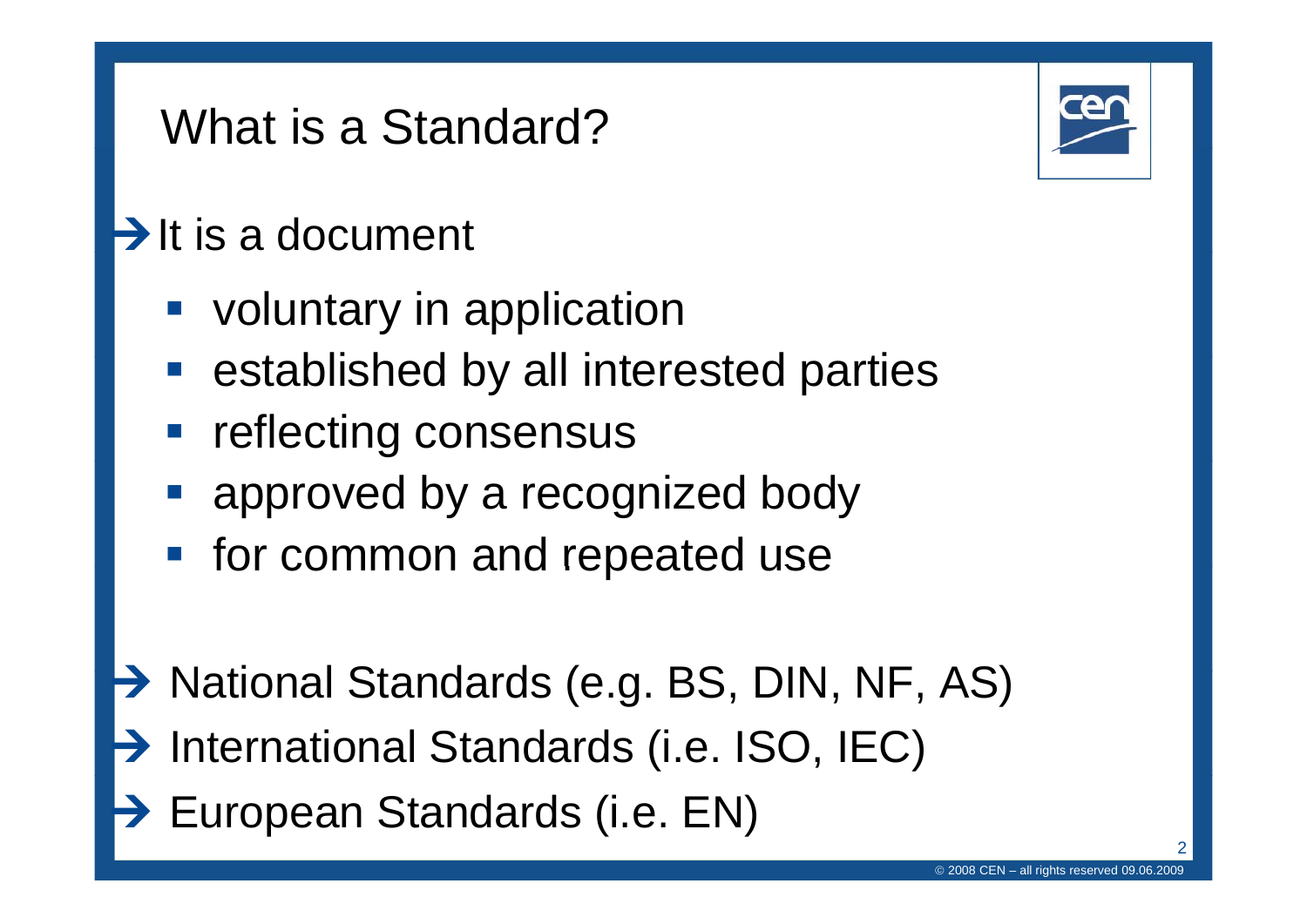### Why standardize?



- $\rightarrow$  Standardization is voluntary, not something laid down by regulators
- $\rightarrow$  It fosters progress and innovation
- $\rightarrow$  It helps to disseminate awareness and knowledge
- $\rightarrow$  It helps all stakeholders, including:
	- industry at large
	- small and medium-size enterprises
	- public authorities a regulators and also as standards users
	- academia and the research community
	- consumers, etc etc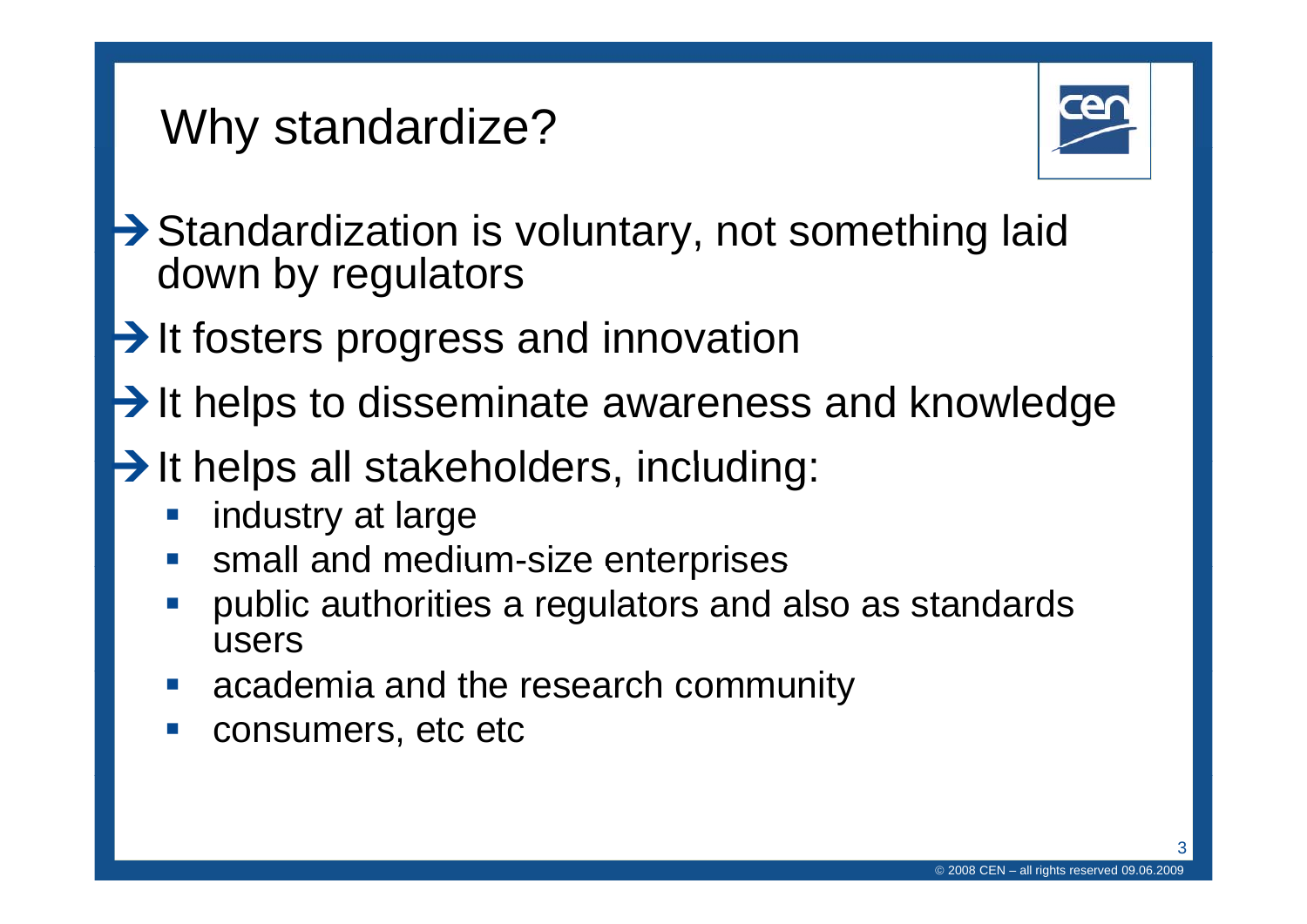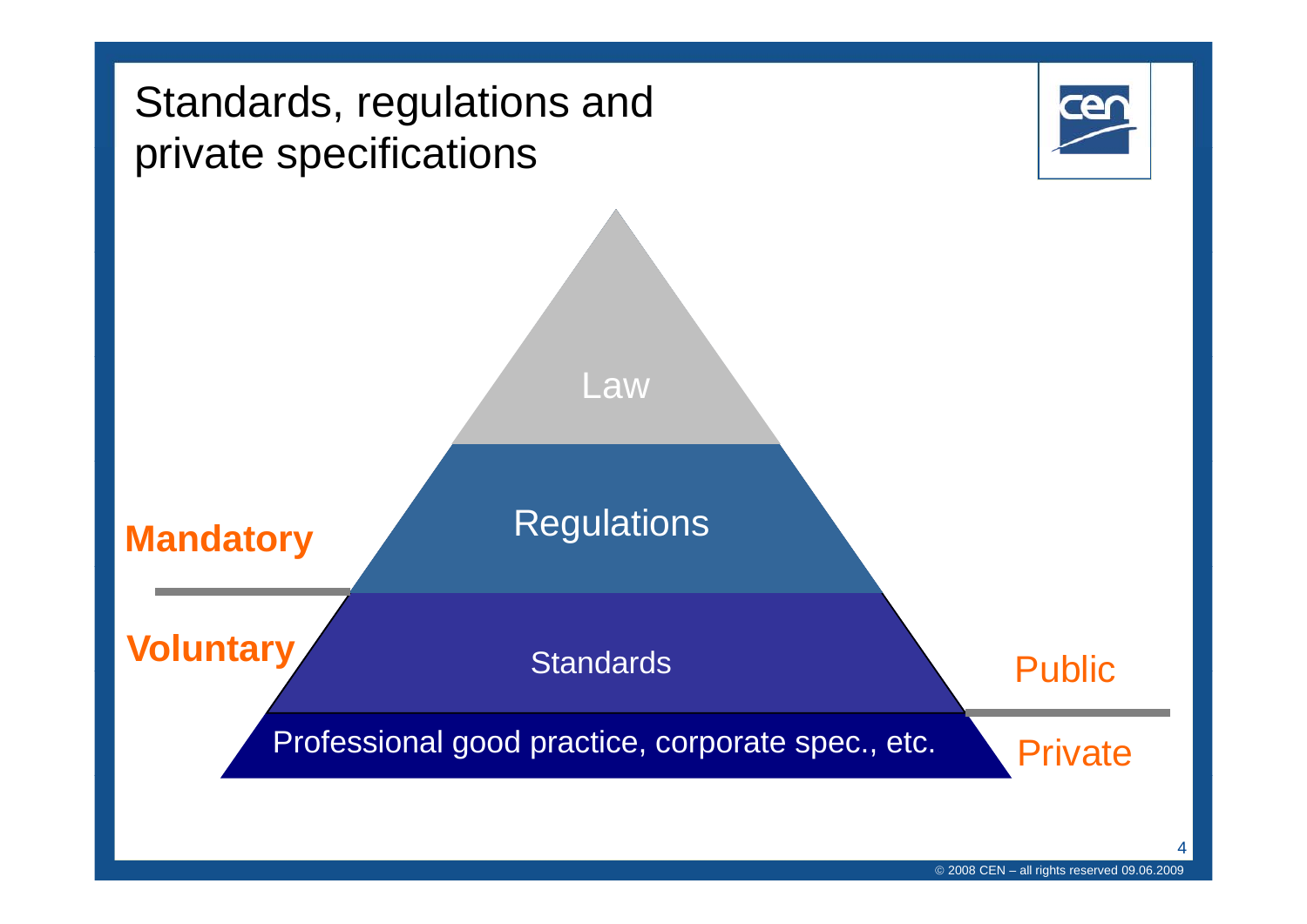## Why have European Standards?



- $\rightarrow$  To build the Single European Market
- $\rightarrow$  To enable innovation coming from European research results
- $\rightarrow$  To strengthen regional competitiveness in a global economy
- $\rightarrow$  To export European knowhow
- $\rightarrow$  To ease access to the Single European Market
	- Accession of new Members to the EU
	- **Removal of technical barriers between Members**
- $\rightarrow$  To provide an alternative for better regulation:
	- 'Self regulation' by the market and best practice benchmark
	- $\mathbb{R}^2$ A co-regulation approach in Europe since 1985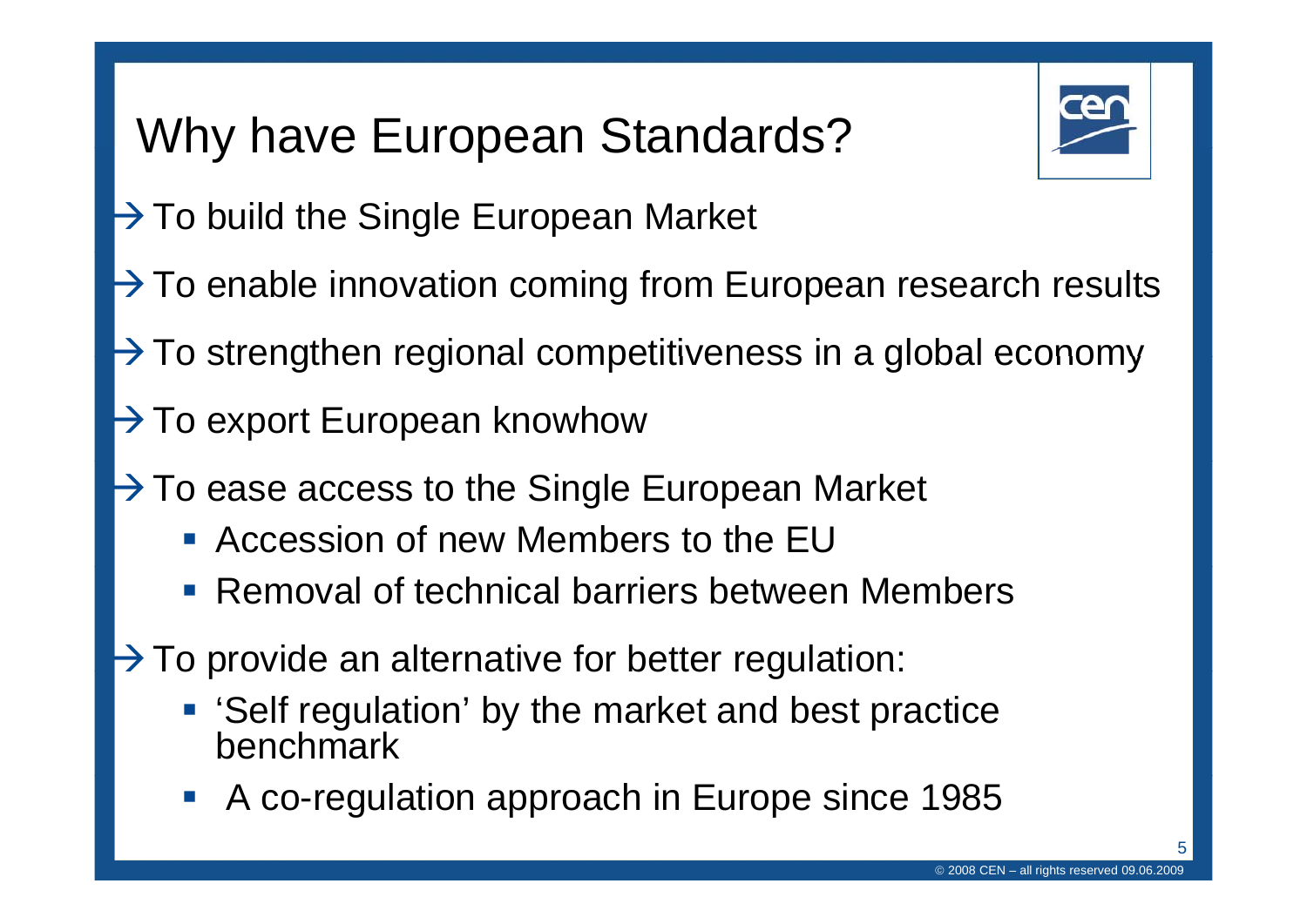## The European Standardization System

¼**CEN**European Committee for Standardization

#### ¼**CENELEC**

European Committee for Electrotechnical Standardization

¼**ETSI**

European Telecommunications Standards Institute

6







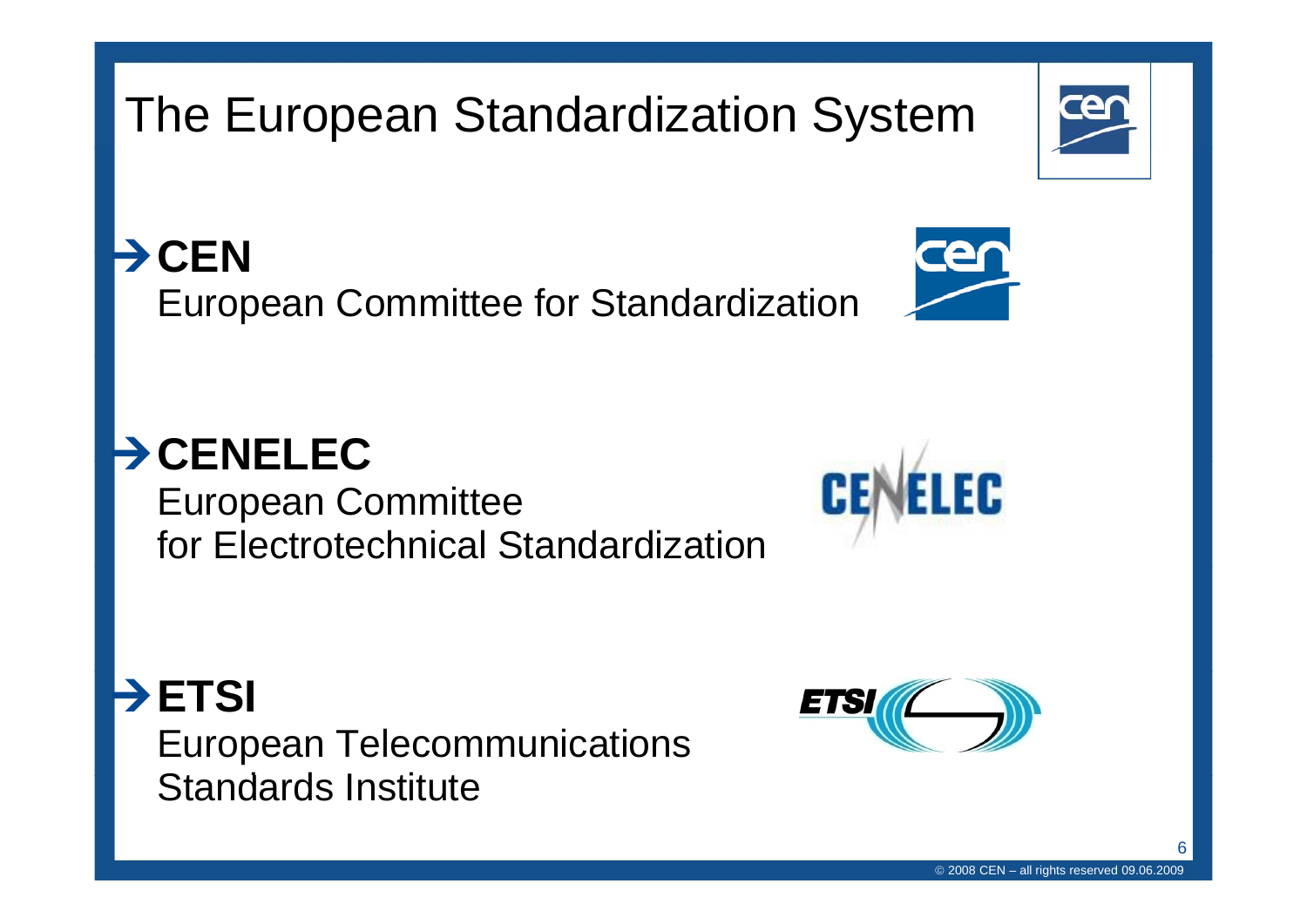

# $Sectors \rightarrow FOOD$

- $\rightarrow$  CHEMISTRY
- $\rightarrow$  CONSTRUCTION
- $\rightarrow$  CONSUMERS
- $\rightarrow$  ENERGY
- $\rightarrow$  ENVIRONMENT
- $\rightarrow$  FOOD
- $\rightarrow$  HEALTHCARE
- $\rightarrow$  HEALTH AND SAFETY
- $\rightarrow$  HEATING, COOLING, VENTILATION
- $\rightarrow$  INFORMATION SOCIETY
- $\rightarrow$  e-BUSINESS
- $\rightarrow$  MATERIAL
- $\rightarrow$  MECHANICAL ENGINEERING
- $\rightarrow$  METROLOGY
- $\rightarrow$  SECURITY & DEFENCE
- $\rightarrow$  SERVICES
- $\rightarrow$  TRANSPORT



7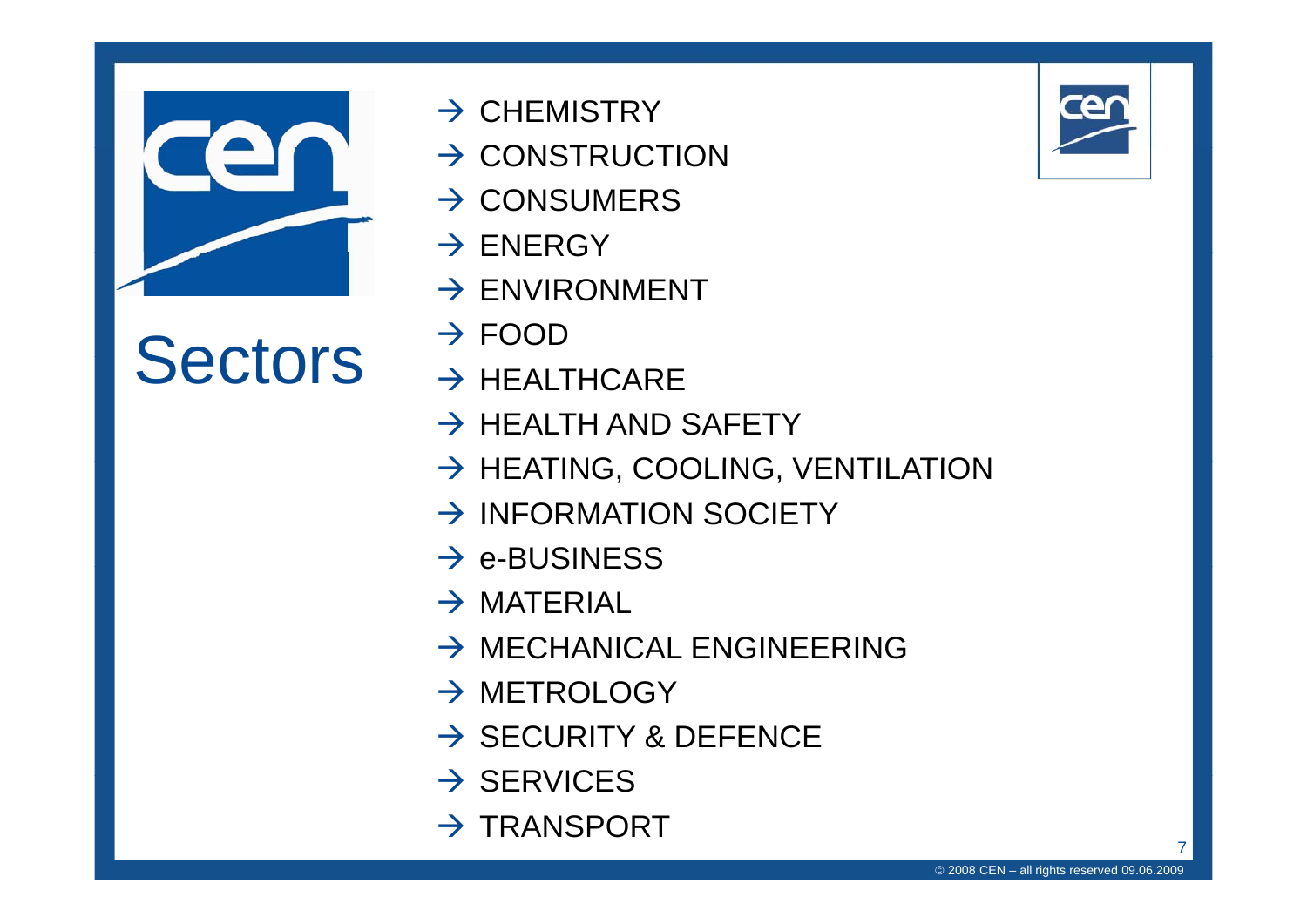### A few facts and figures…



- $\rightarrow$  30 National Members
- **→ 7 Associate Members**
- **→ 16 Affiliates, 1 Partner Standardization Bodies**
- → 2 Counsellors: EC, EFTA
- **→ 1 Management Centre (Brussels), hub of the** association and source of information and guidance:
	- $\mathcal{L}_{\mathcal{A}}$ More than 13300 available publications
	- $\mathcal{L}_{\mathcal{A}}$ 1/4 identical to ISO standards (Vienna Agreement)
	- $\mathcal{L}_{\mathcal{A}}$ 1/6 'harmonized standards' (co-regulation approach)
	- Production in 2008: 1144 documents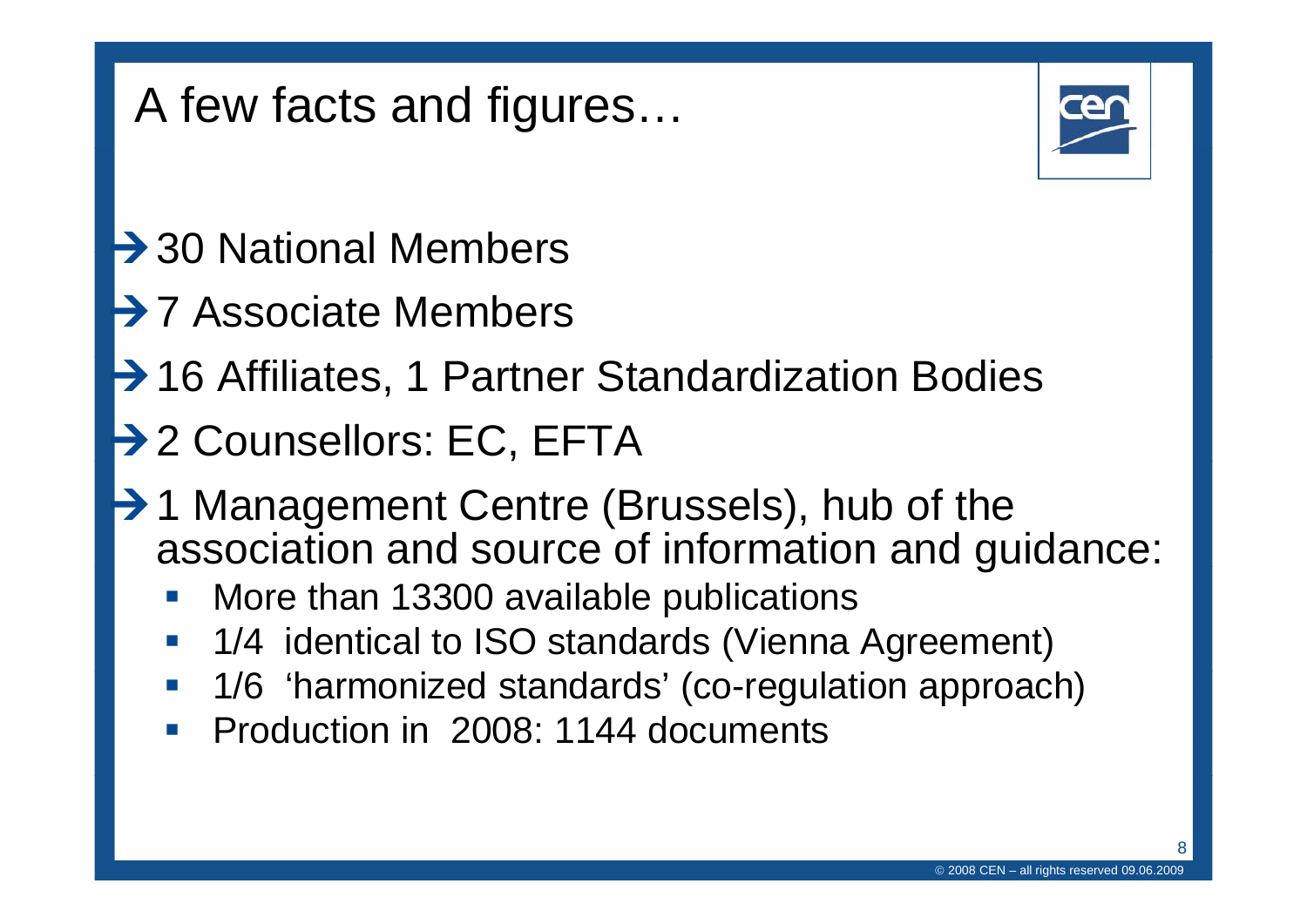### ... More facts and figures



 $\rightarrow$  CEN Technical activity

- $\pm$  1 800 committees and groups
- $\mathcal{L}_{\mathcal{A}}$  $\pm$  500 European professional organizations
- $\mathcal{L}_{\mathcal{A}}$ > 60 000 national experts
- $\frac{1}{2}$ CEN Affiliates can participate as observers
- $\mathcal{L}_{\mathcal{A}}$ ISO observers under the Vienna Agreement

**→ Timeframe to develop a European standard** 

- In principle no more than 36 months
- $\mathbb{R}^3$ With derogation, up to 54 months
- $\mathbb{R}^n$ But it is possible in 16 months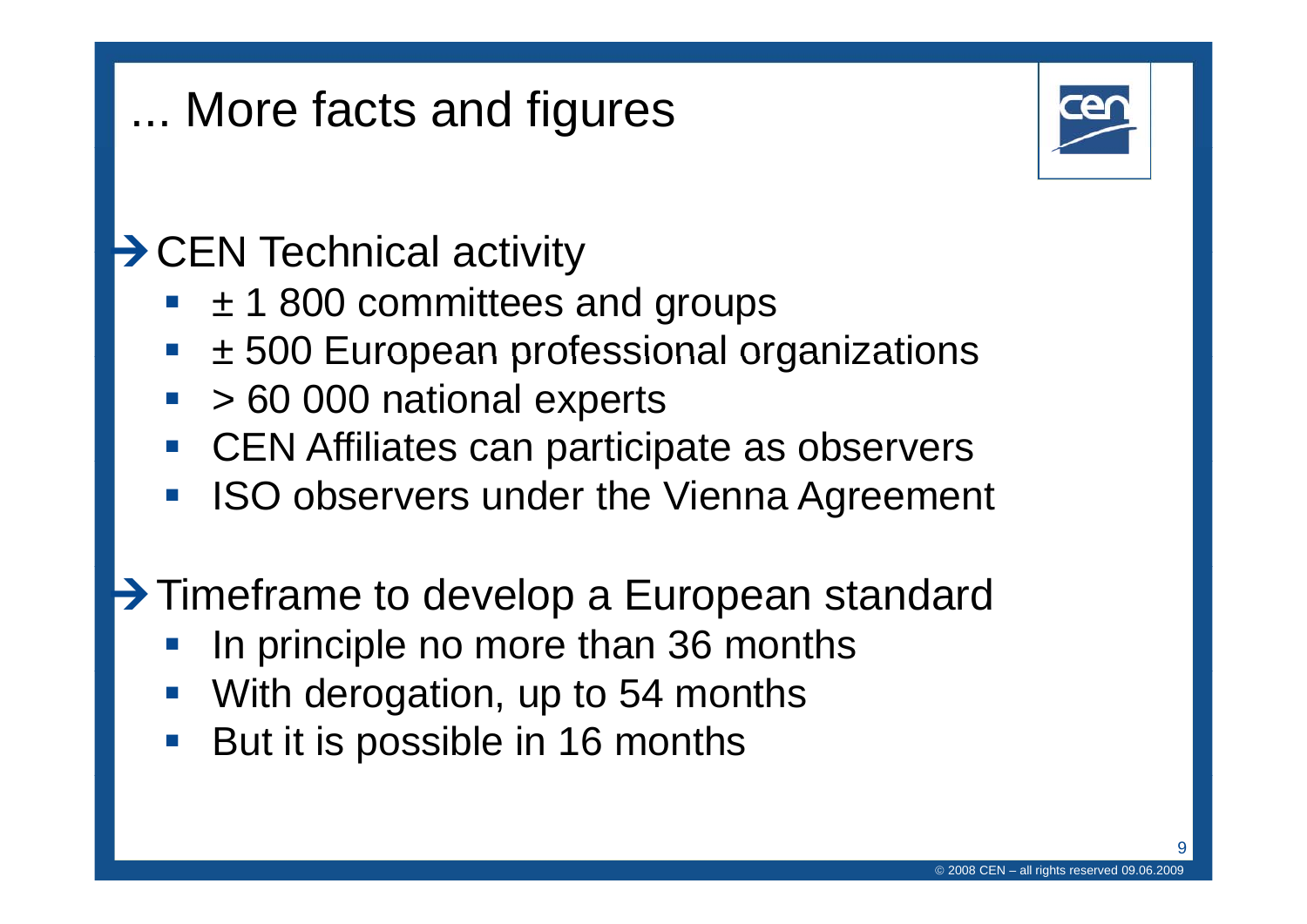

#### New standards initiatives in CEN –two main approaches

- $\rightarrow$  European Commission and EFTA – $-$  in general in the form of a "mandate":
	- A formal request to us to prepare a standard (or a series thereof)
	- Mandates are endorsed by EU Member States (Directive 98/34/EC)

 $\rightarrow$  The market takes the initiative: industry, public authorities, European professional associations, consortia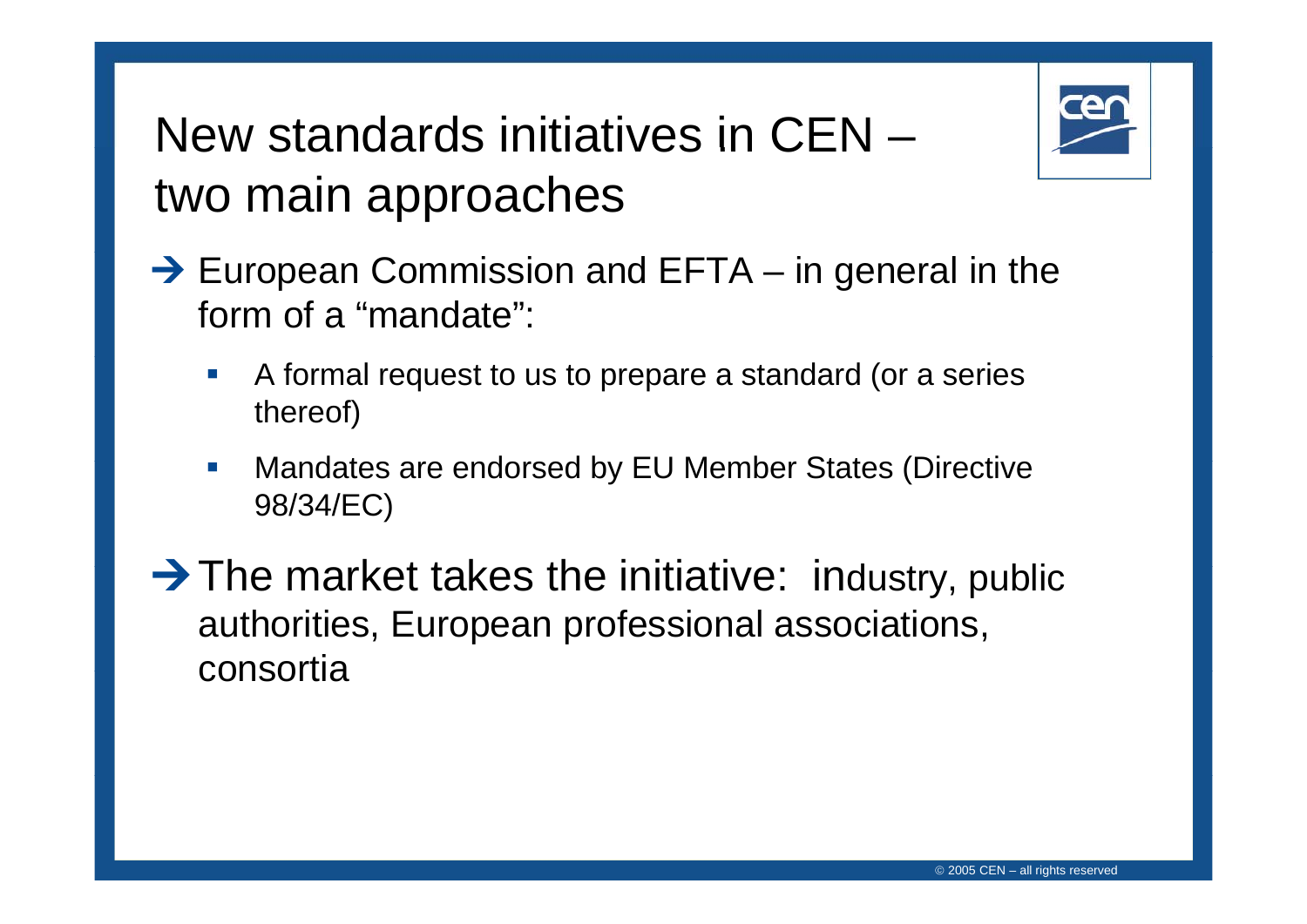### Different tools for CEN consensus



#### $\rightarrow$  The European Standard (EN)

- $\mathcal{L}_{\mathcal{A}}$  Formal procedures : TCs with national delegations, may support legislation, national enquiry and formal vote, withdrawal of competing national standards required (3 years)
- $\rightarrow$  The Technical Specification (TS)
	- $\mathcal{L}_{\mathcal{A}}$ Faster procedures : do not undergo the full EN process
- $\rightarrow$  The CEN Workshop Agreement (CWA)
	- $\mathcal{L}_{\mathcal{A}}$  Lighter procedures : ideal in particular to support innovative and fast evolving technologies, and to ensure rapid exploitation of research results (duration : 5 to 18 months)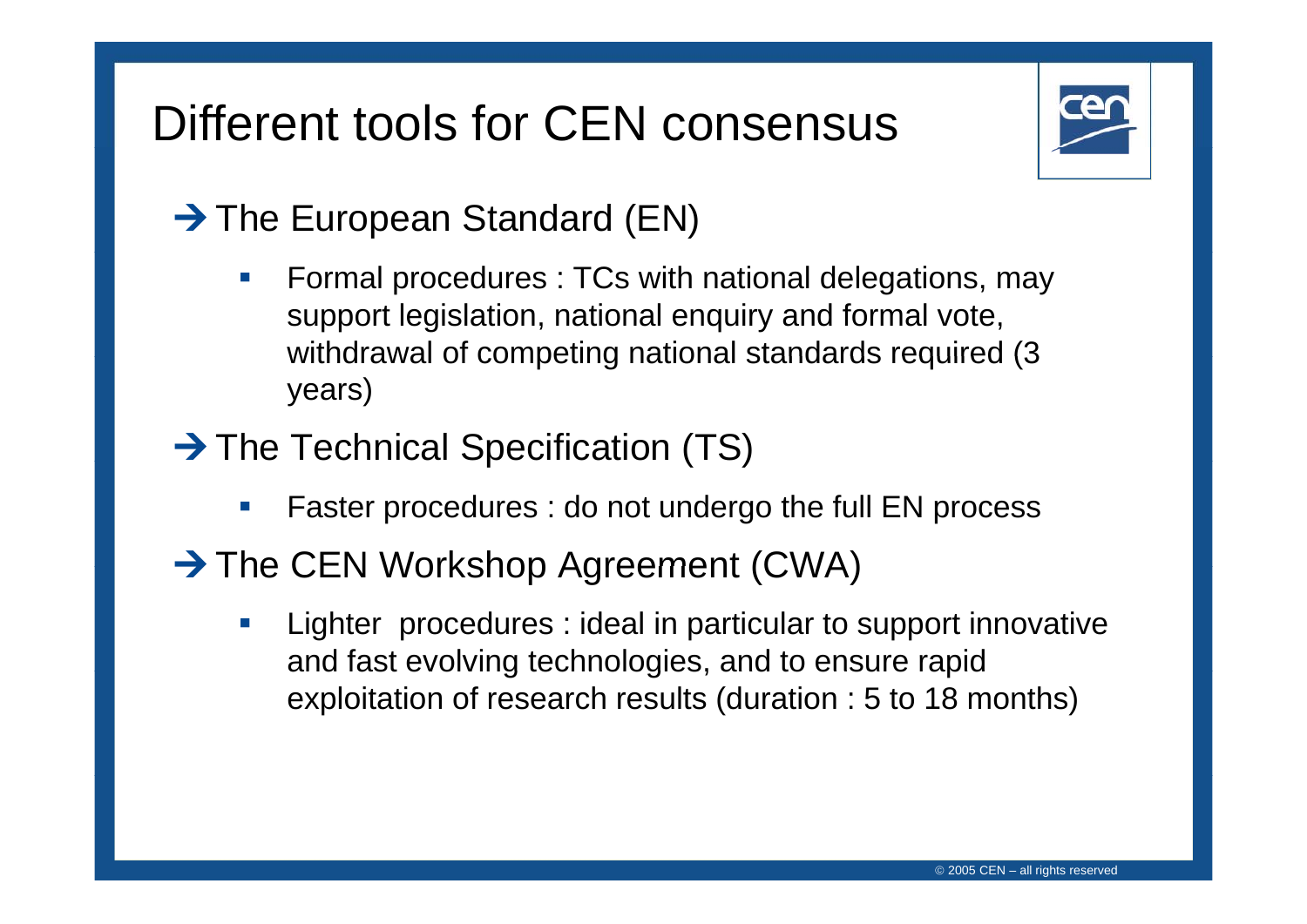#### Our messages



- $\rightarrow$  CEN is willing to assess with you the possibilities for best collaboration on all issues requiring harmonization
- $\rightarrow$  This can involve the relevant TCs and CEN Management Centre as well as CEN National Members. A "liaison status" can be granted to European Federations, to reinforce your influence in these CEN/TCs
- $\rightarrow$  Activity also takes place in CEN Workshops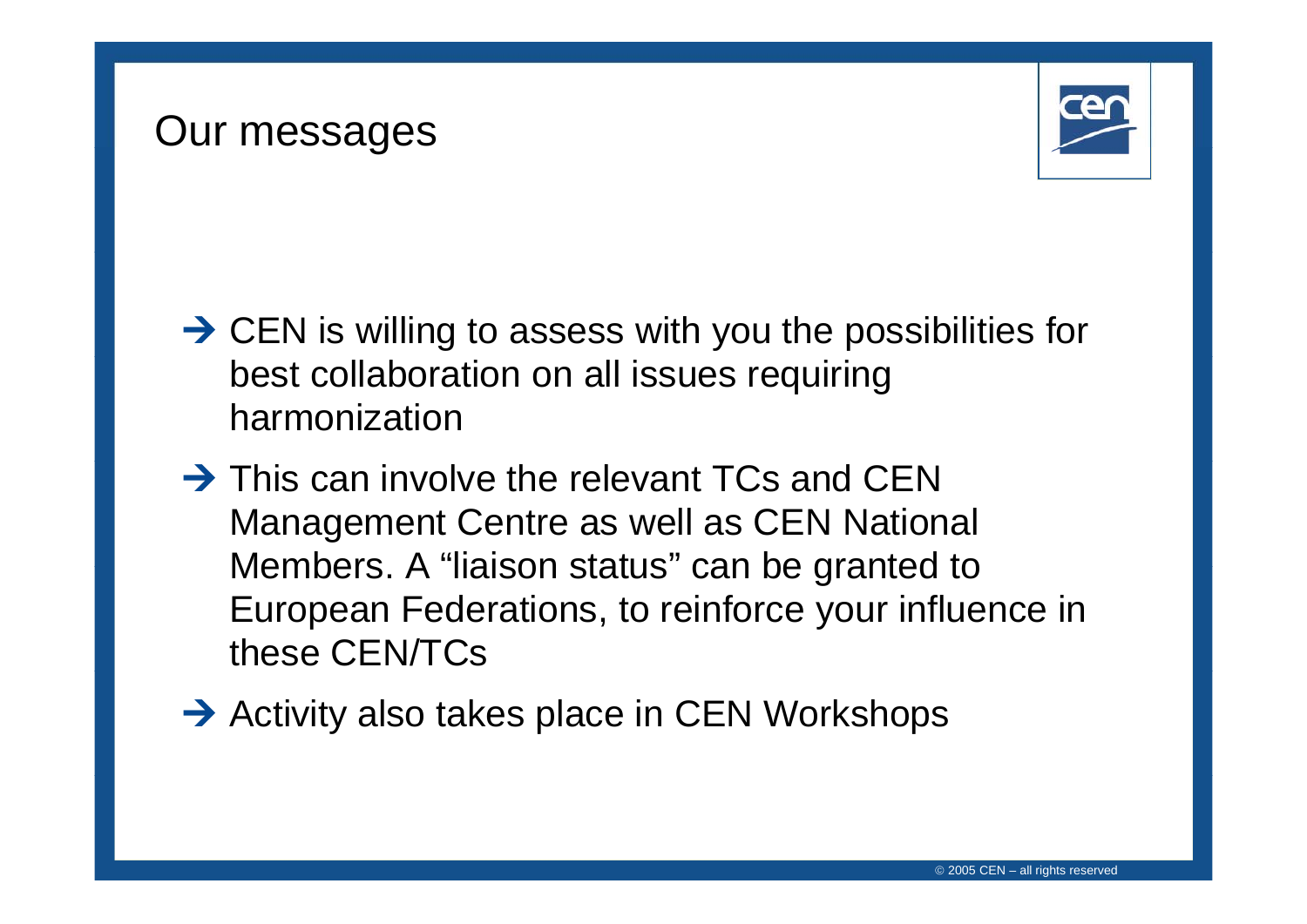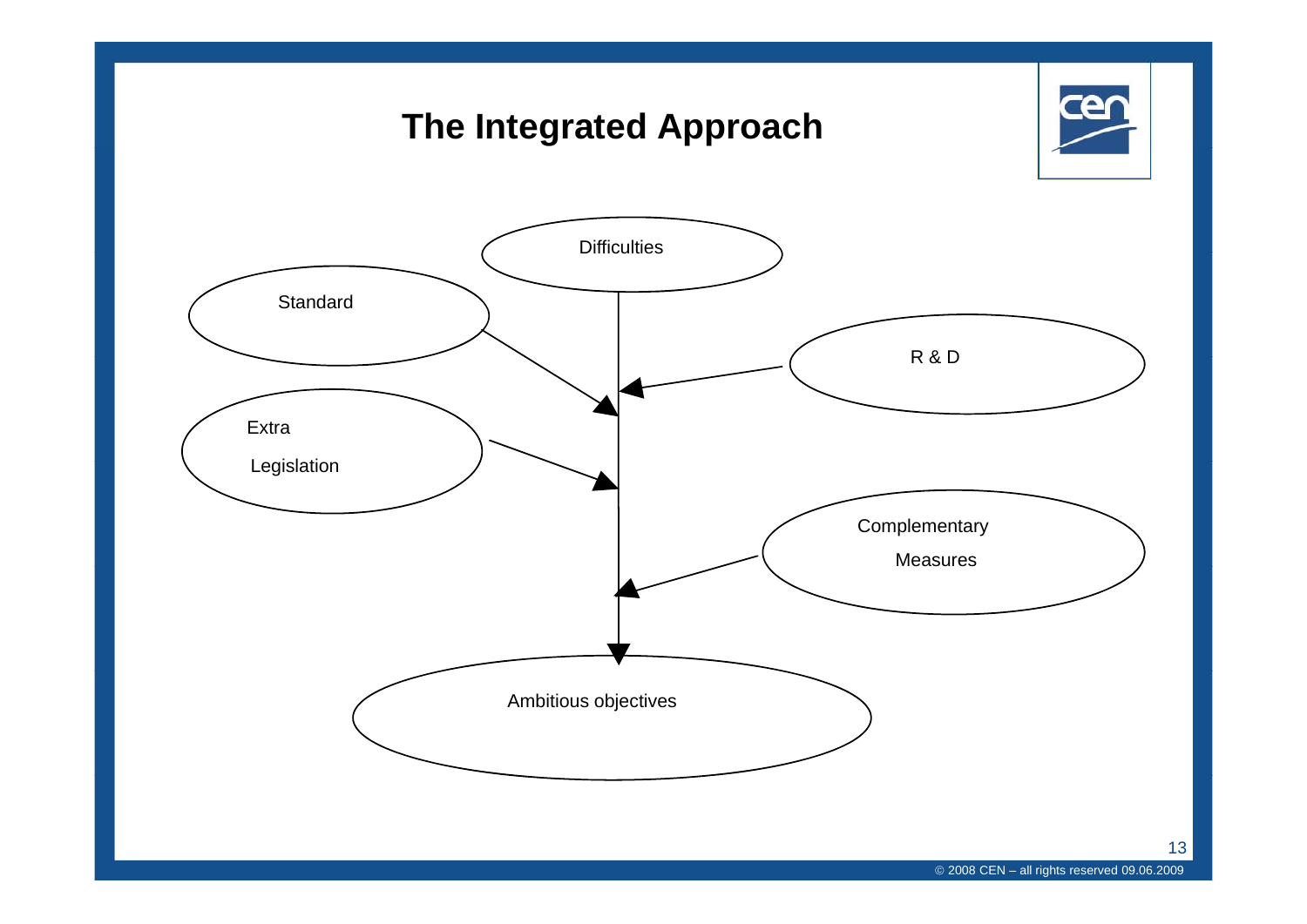**The use of research-linked standardization (I)**



**→ A) Systematic use of the "INTEGRATED** APPROACH" to maximise the impact for applied research : research and standards are TOOLS to reach useful OBJECTIVES !

 $\rightarrow$  B) The analysis of needs for standards must therefore take place case by case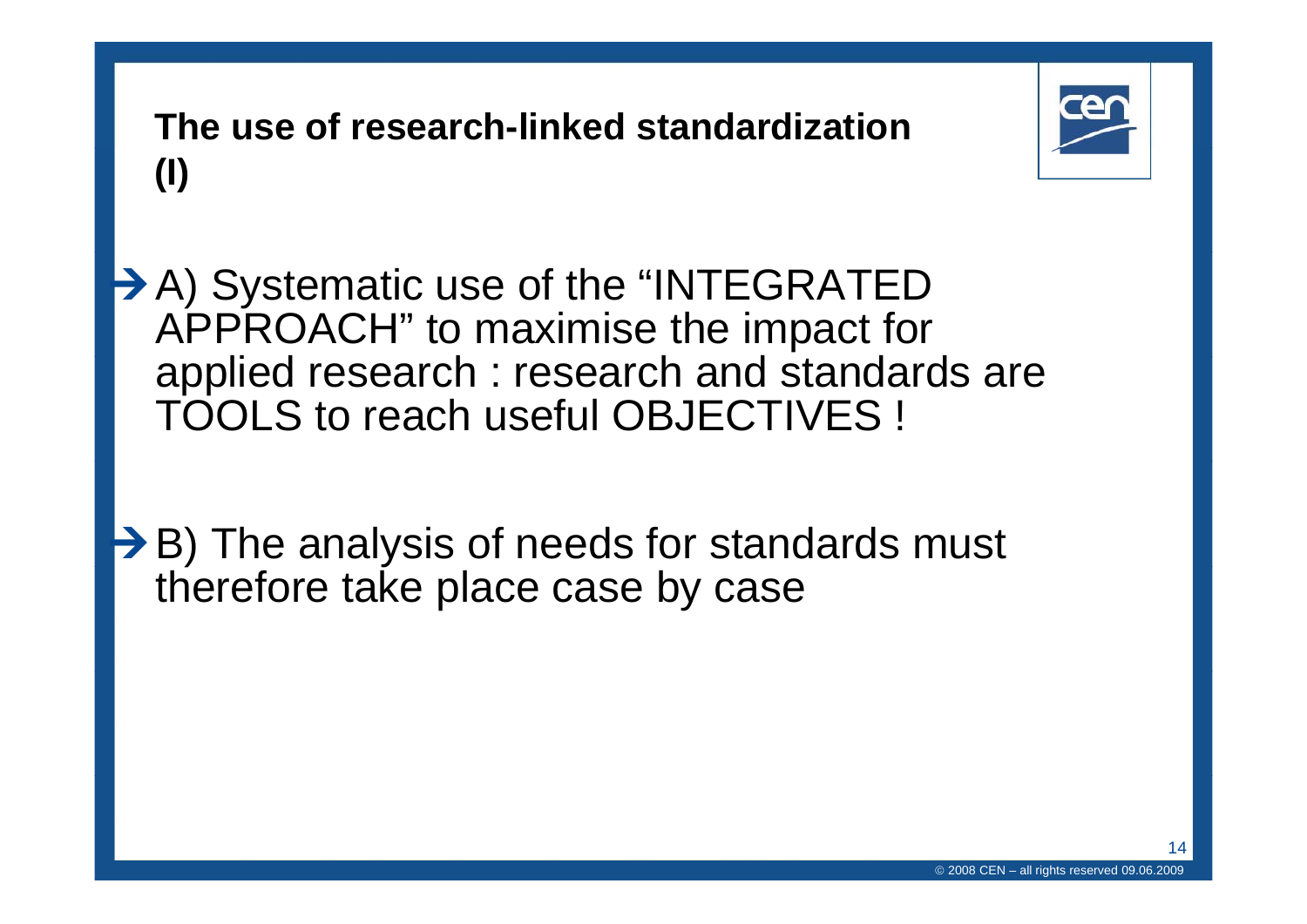

#### **The use of research-linked standardisation (II)**

- $\rightarrow$  C) Need for best interface between the "standardisers " and the researchers, but gifted researchers should mainly do research!
- **→ D) Standards can ensure a wider** dissemination of the output of research
- $\rightarrow$  E) Involving CEN will benefit your research proposals : consider also all the structuring benefit since this forces the partners to look into the future exploitation of the results !